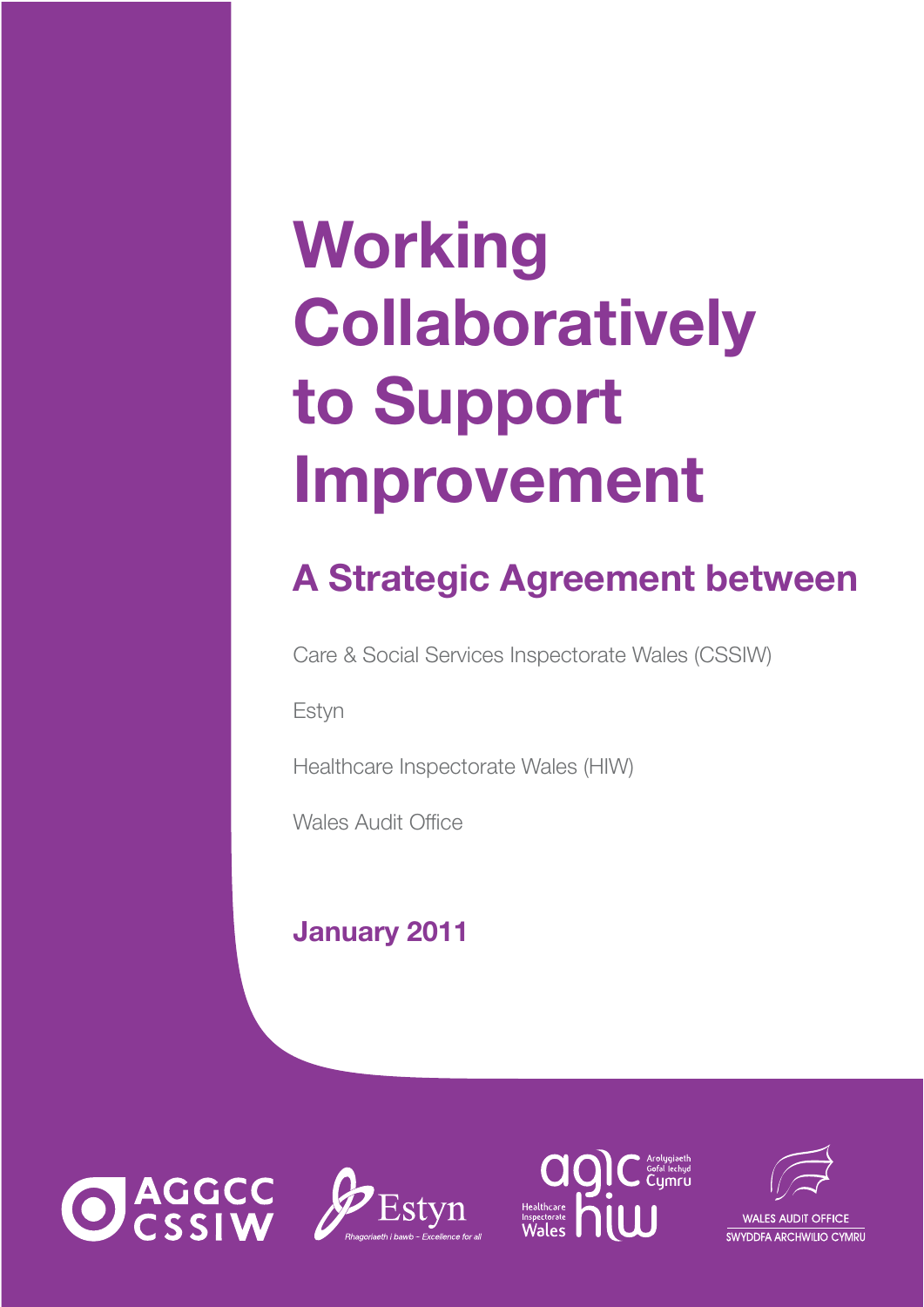# **Contents**

| Foreword                                            | 3 |
|-----------------------------------------------------|---|
| Vision and underlying principles                    | 4 |
| Building on firm foundations                        | 5 |
| Our key objectives for better collaborative working | 6 |
| Making it happen                                    |   |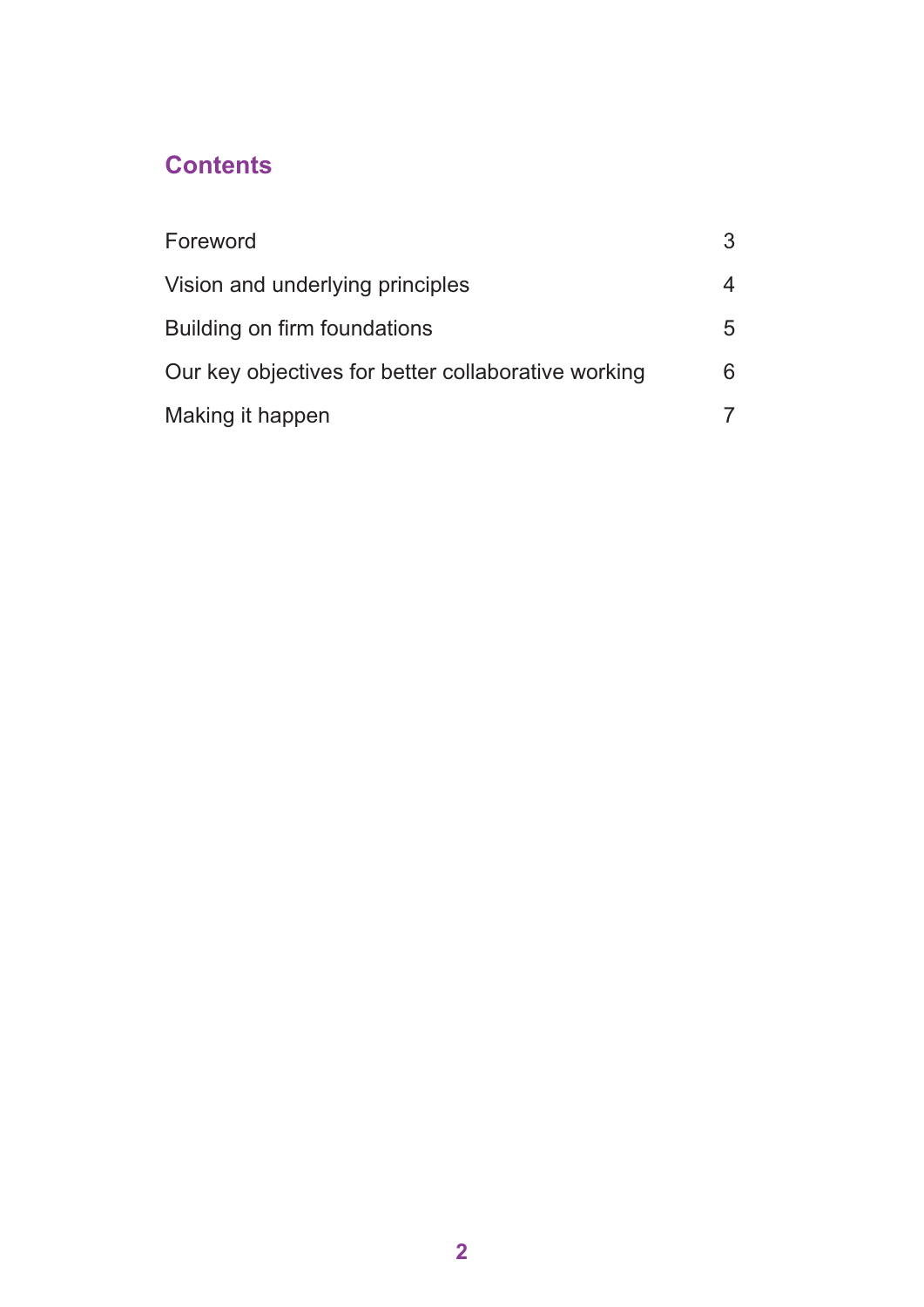#### **Foreword**

Our shared aim is to support better outcomes for citizens, seeking always to protect their interests by reporting without fear or favour on the public services that fall within our remit.

By working together effectively, the impact we can have is increased. Whilst we have always pursued joint and collaborative working, we know that we can do more to co-ordinate the planning and delivery of our respective work programmes, and to share knowledge and information between our organisations. Governed by clear principles and shared objectives, our collaboration must be visible and demonstrate the value it adds to our activities.

We are therefore pleased to present jointly this strategic agreement between our four organisations which sets out how we will further develop our collaborative working arrangements.

Inusa MJ Lichardson

Imelda Richardson, Chief Inspector CSSIW

Ann treane

Ann Keane, Her Majesty's Chief Inspector of Education and Training in Wales

Peter Hignen

Peter Higson, Chief Executive HIW

If Mr.

Huw Vaughan Thomas, Auditor General for Wales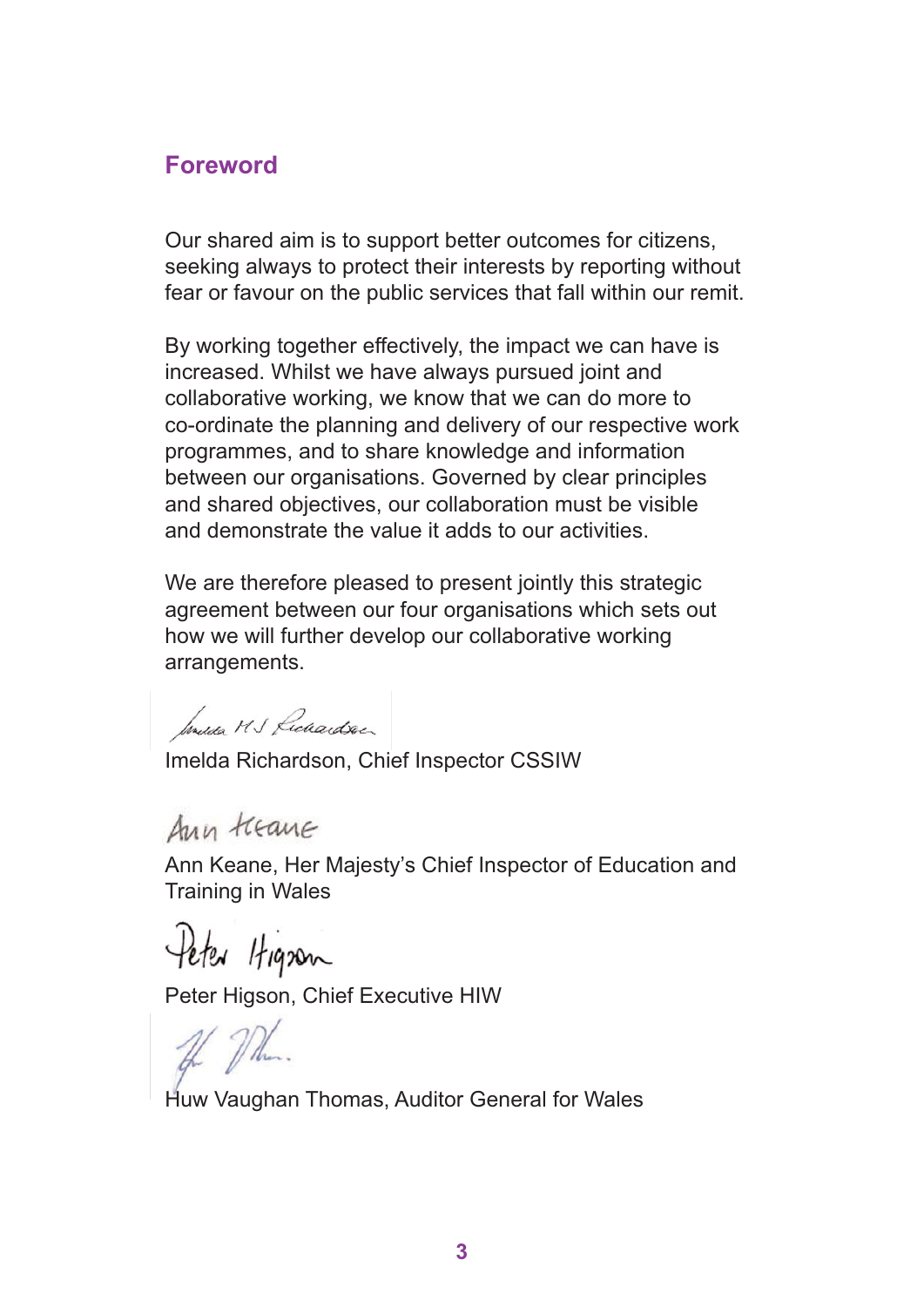## **Vision and underlying principles**

**Our common vision is that our inspection, audit and regulation work will be a powerful stimulus for the improvement of public services in Wales helped by a clear and effective framework for joint and collaborative working amongst ourselves and with others.** 

There are a number of key principles that will underpin the work we do collaboratively. Namely, that:

- we will be mindful of each other's statutory functions and the work that we, as individual organisations, need to do to discharge these requirements;
- we will respect and value the individual approaches that each organisation adopts, and seek to learn from each other wherever possible;
- we will actively seek to place reliance on each other's findings to avoid the need to repeat or duplicate work;
- we will not work together jointly or collaboratively for the sake of it, but because it adds value and ultimately results in better services and outcomes for citizens in Wales;
- we will move where appropriate, to models of joint working predicated on one of us having a 'lead' role on any given piece of work, with the others providing intelligence and expertise as appropriate;
- we will commit the necessary resources and time to the joint working agenda; and
- we will maintain our own scrutiny of joint working arrangements to ensure that they are continually improving and adding value.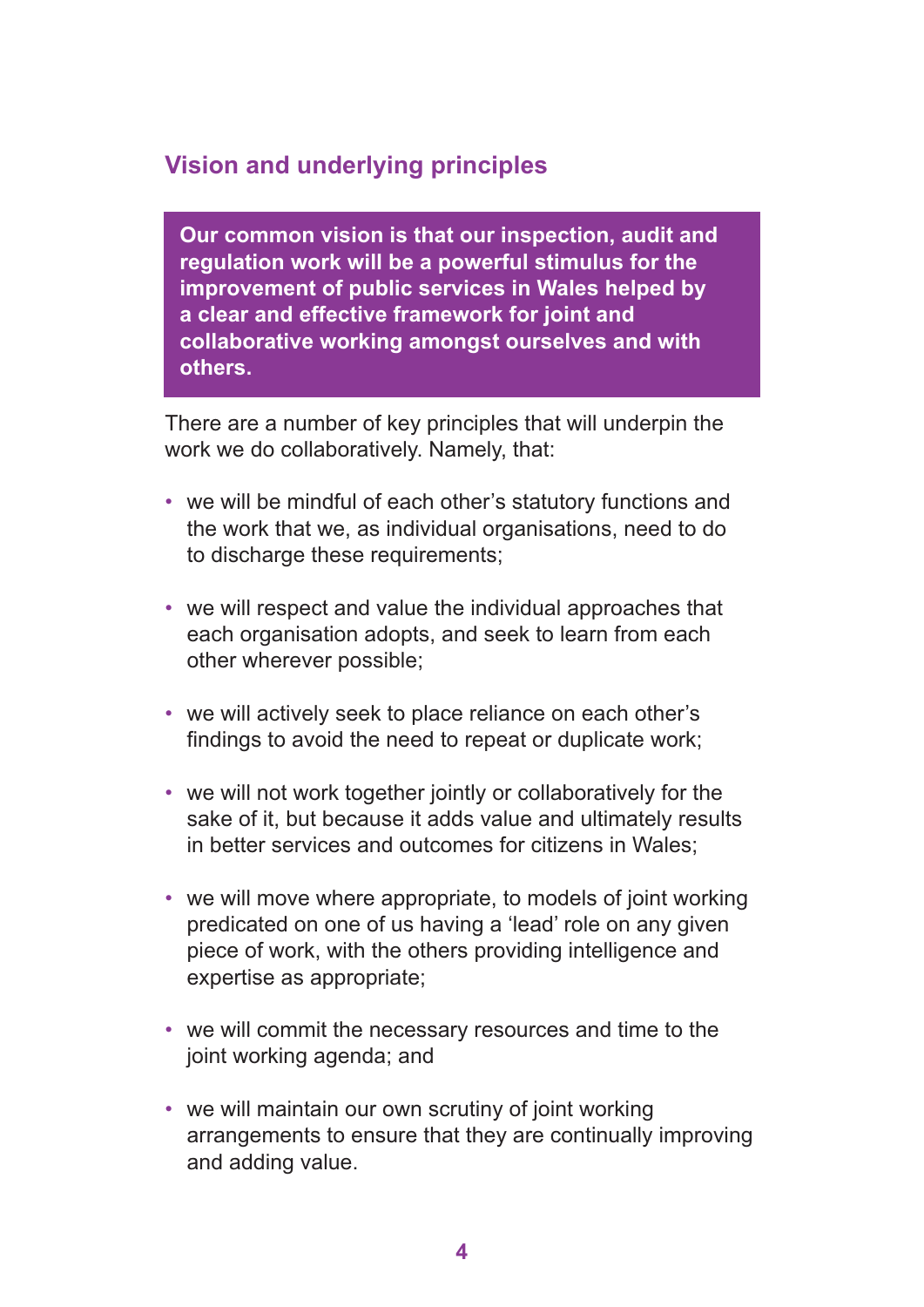# **Building on firm foundations**

Frameworks and initiatives such as the Wales Programme for Improvement and the Concordat for Health & Social Care have created a firm foundation for the joint delivery of external review work.

They have led to the creation of tools and processes to support joint working and have helped foster positive working relationships among our operational staff that is so vital to successful collaboration.

We want to build on these firm foundations and take our joint working arrangements to the next level. We recognise that this will involve tackling some issues which in the past have proved challenging. These include aligning our respective business planning cycles to assist better joint programming and valuing the different perspectives and approaches that we individually bring to work within and across different sectors.

The arrangements set out in the new Local Government (Wales) Measure provide an excellent opportunity to strengthen collaborative arrangements and good progress is already being made. Simplified structures within the NHS will also assist by making it easier to plan our work collaboratively and share intelligence.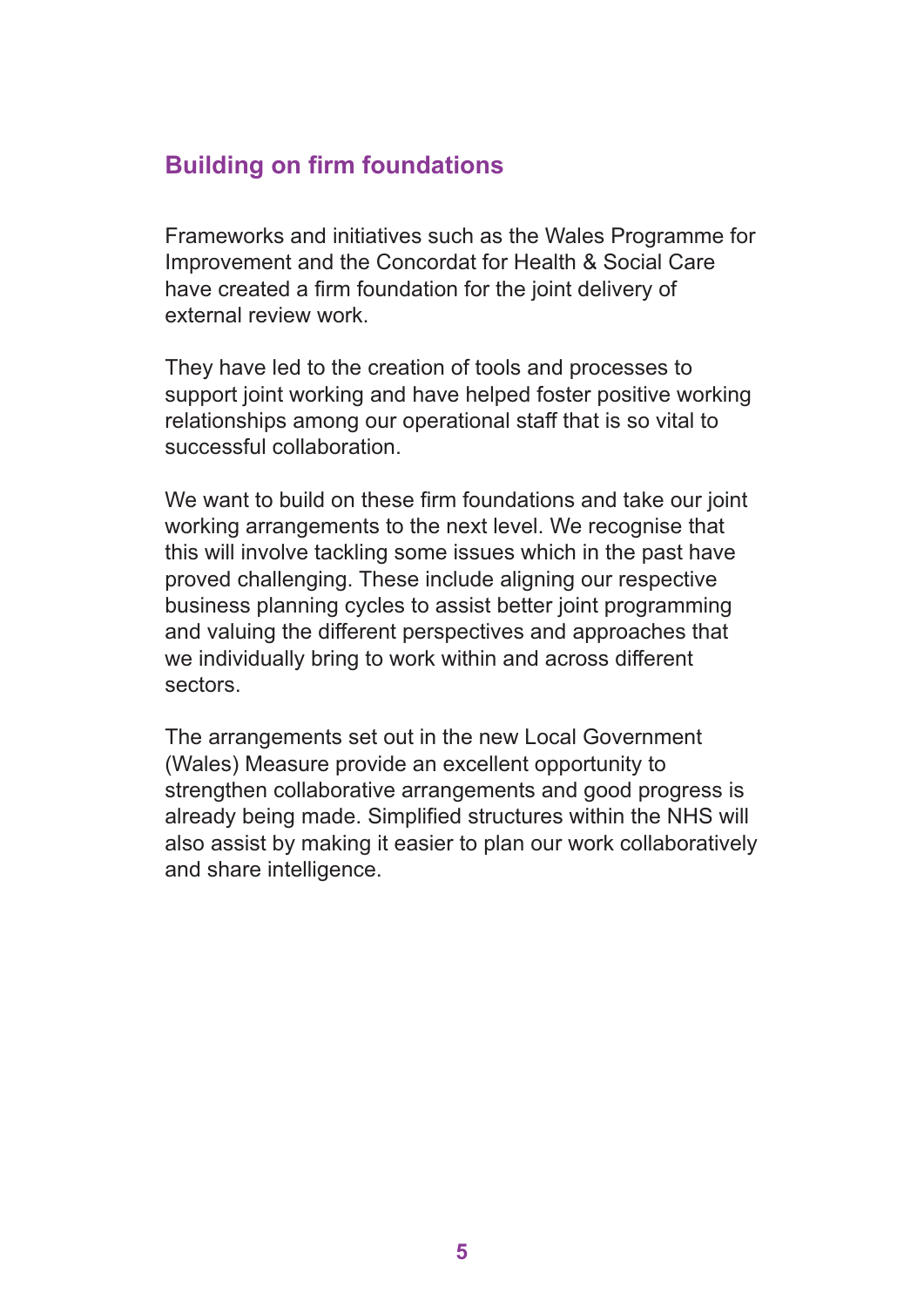#### **Our key objectives for better collaborative working**

Building on the firm foundations set out in the previous section, we have identified a number of key objectives that will frame our approach to joint and collaborative working. These are set out below.

#### **Key Objective 1**

Our joint and collaborative working is guided by a common vision and purpose, and supported where necessary by strategic agreements and operational protocols.

#### **Key Objective 2**

Our respective planning and programming activities will be co-ordinated such that they result in proportionate programmes of work which avoid duplication and ensure that key risks and concerns are being examined.

#### **Key Objective 3**

We will develop the approaches to information and knowledge sharing between our respective organisations to guide our programmes of work and to help ensure that intelligence is actively and promptly shared.

#### **Key Objective 4**

We will identify opportunities to bring together the knowledge and intelligence we collectively hold on public services, and report this in ways which support service improvement, inform policy making and national scrutiny and strengthen public accountability.

#### **Key Objective 5**

We will continuously monitor the progress we are making with joint and collaborative working and report this openly and transparently to key stakeholders.